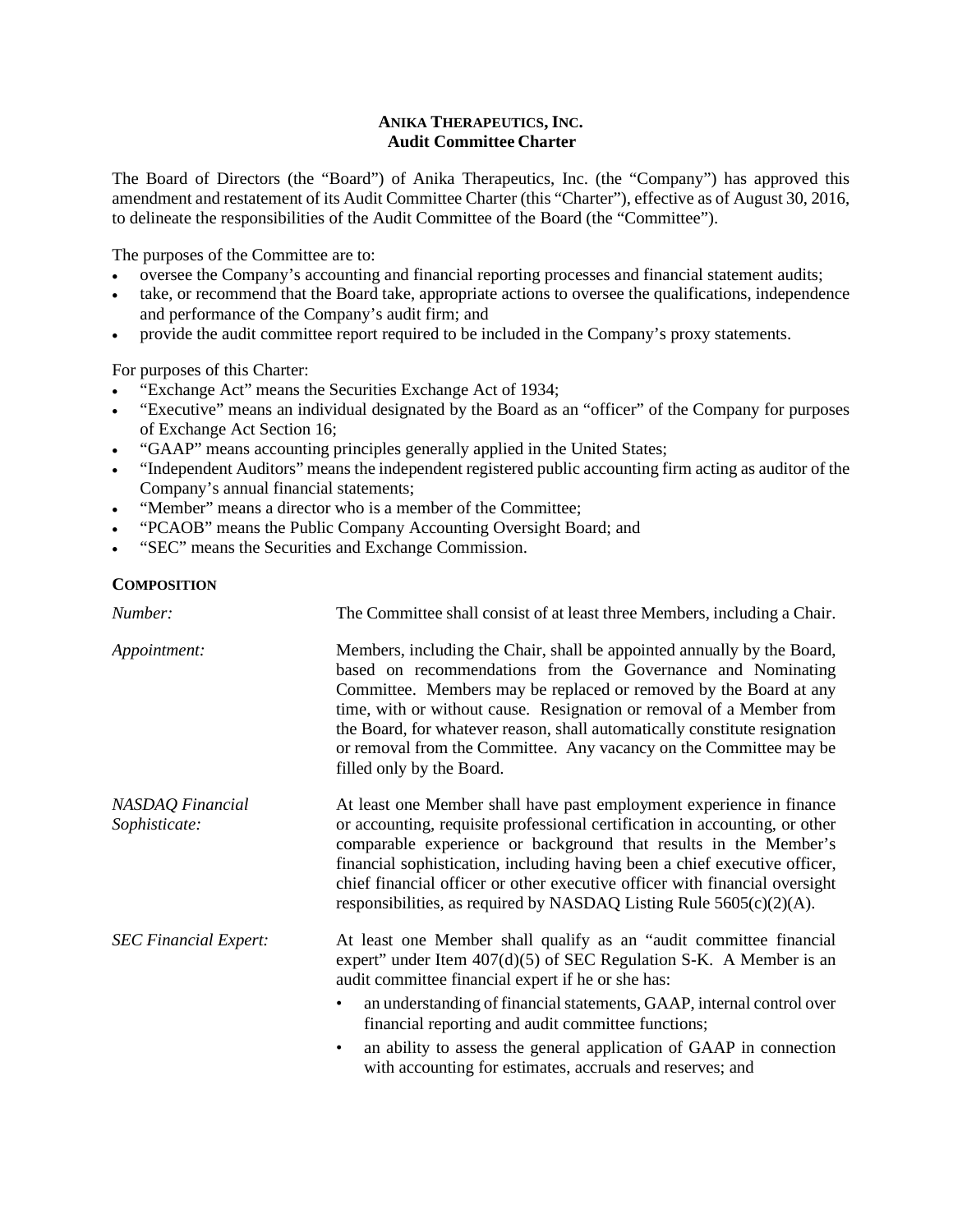|                               | experience (a) preparing, auditing, analyzing or evaluating financial<br>statements that present a breadth and level of complexity of<br>accounting issues that are generally comparable to those that the<br>Company's financial statements can reasonably be expected to raise<br>or (b) actively supervising individuals engaged in those activities.                                                                                                                                                                                                                                                                                                                                                                                                                                                                                                                  |
|-------------------------------|---------------------------------------------------------------------------------------------------------------------------------------------------------------------------------------------------------------------------------------------------------------------------------------------------------------------------------------------------------------------------------------------------------------------------------------------------------------------------------------------------------------------------------------------------------------------------------------------------------------------------------------------------------------------------------------------------------------------------------------------------------------------------------------------------------------------------------------------------------------------------|
|                               | A Member may have acquired the preceding attributes through:                                                                                                                                                                                                                                                                                                                                                                                                                                                                                                                                                                                                                                                                                                                                                                                                              |
|                               | education and experience as, or experience actively supervising, a<br>principal financial officer, principal accounting officer, controller,<br>public accountant, auditor or similar officeholder;                                                                                                                                                                                                                                                                                                                                                                                                                                                                                                                                                                                                                                                                       |
|                               | experience overseeing or assessing the performance of companies or<br>public accountants with respect to the preparation, auditing or<br>evaluation of financial statements; or                                                                                                                                                                                                                                                                                                                                                                                                                                                                                                                                                                                                                                                                                           |
|                               | other relevant experience.<br>٠                                                                                                                                                                                                                                                                                                                                                                                                                                                                                                                                                                                                                                                                                                                                                                                                                                           |
| <b>Member Qualifications:</b> | Each Member must meet the following requirements.                                                                                                                                                                                                                                                                                                                                                                                                                                                                                                                                                                                                                                                                                                                                                                                                                         |
| Financial Literacy:           | Each Member must be able to read and understand fundamental financial<br>statements as required by NASDAQ Listing Rule $5605(c)(2)(A)(iv)$ .                                                                                                                                                                                                                                                                                                                                                                                                                                                                                                                                                                                                                                                                                                                              |
| <b>NASDAQ</b> Independence:   | Each Member must meet the independence standards established by<br>NASDAQ Listing Rule 5605(a)(2). A Member is not considered<br>independent for this purpose if he or she:<br>is, or at any time during the past three years was, employed by the<br>Company, or is a Family Member of an individual who is, or at any<br>time during the past three years was, employed as an Executive;<br>accepted (or has a Family Member who accepted) more than<br>$\bullet$<br>\$120,000 in compensation from the Company during any period of<br>twelve consecutive months within the last three years, other than:<br>compensation for Board or Board committee service;<br>$\circ$<br>compensation paid to a Family Member who is an employee<br>$\circ$<br>(other than an Executive) of the Company; and<br>benefits under a tax-qualified retirement plan or non-<br>$\circ$ |
|                               | discretionary compensation;<br>is (or has a Family Member who is) a partner, controlling shareholder<br>or executive officer of any organization to which the Company made,<br>or from which the Company received, payments for property or<br>services in the current or any of the prior three fiscal years exceeding<br>five percent of the recipient's consolidated gross revenues for that<br>year (or, if greater, \$200,000), excluding payments from investments<br>in the Company's securities or from non-discretionary charitable<br>contribution matching programs;                                                                                                                                                                                                                                                                                           |
|                               | is (or has a Family Member who is) employed as an executive officer<br>$\bullet$<br>of another entity for which, at any time during the preceding three<br>years, an Executive served on its compensation committee; or                                                                                                                                                                                                                                                                                                                                                                                                                                                                                                                                                                                                                                                   |
|                               | is (or has a Family Member who is) a current partner of the<br>Independent Auditor, or was a partner or employee of the<br>Independent Auditors who worked on the Company's audit during<br>any of the preceding three years.                                                                                                                                                                                                                                                                                                                                                                                                                                                                                                                                                                                                                                             |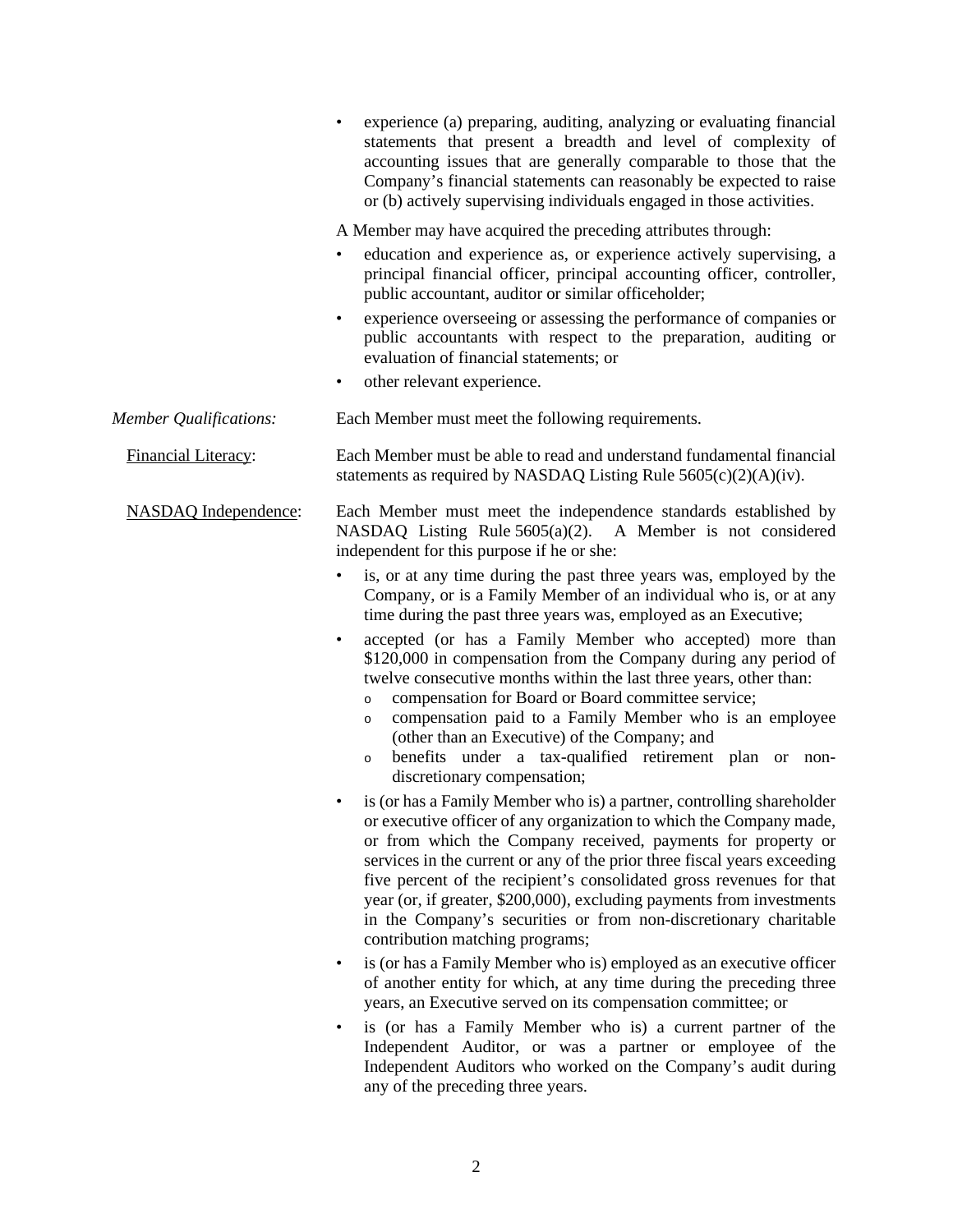|                                                                | "Family Member" means, with respect to a Member, a child, stepchild,<br>parent, stepparent, spouse or sibling of such Member, a mother-, father-,<br>son-, daughter-, brother- or sister-in-law of such Member, or any other<br>person (other than a tenant or employee) sharing a household with such<br>Member.                                                                                                          |
|----------------------------------------------------------------|----------------------------------------------------------------------------------------------------------------------------------------------------------------------------------------------------------------------------------------------------------------------------------------------------------------------------------------------------------------------------------------------------------------------------|
| SEC Independence:                                              | Each Member must meet the independence standards established by<br>Exchange Act Rule $10A-3(b)(1)$ .<br>A Member is not considered<br>independent for this purpose if:                                                                                                                                                                                                                                                     |
|                                                                | the Member accepts, directly or indirectly, any consulting, advisory<br>or other compensatory fee from the Company or a subsidiary (other<br>than compensation under a retirement plan for prior service that is not<br>contingent on continued service); or                                                                                                                                                               |
|                                                                | the Member is an affiliate of the Company;                                                                                                                                                                                                                                                                                                                                                                                 |
|                                                                | in each case, other than in the Member's capacity as a member of the<br>Board, the Committee or another Board committee.                                                                                                                                                                                                                                                                                                   |
| <b>Financial Statement</b>                                     |                                                                                                                                                                                                                                                                                                                                                                                                                            |
| Preparation:                                                   | No Member may have participated in the preparation of the financial<br>statements of the Company or a subsidiary at any time during the<br>preceding three years.                                                                                                                                                                                                                                                          |
| <b>RESPONSIBILITIES</b>                                        | The following functions shall be common recurring activities of the<br>These functions shall serve as a guide, with the<br>Committee.<br>understanding that the Committee may carry out additional functions and<br>adopt additional procedures in light of changing business, legislative,<br>regulatory, legal or other conditions or of the delegation to the Committee<br>by the Board of additional responsibilities. |
| <b>Independent Auditors and</b><br><b>Project Accountants:</b> | The Committee shall select, retain, oversee, terminate and determine the<br>compensation of the Independent Auditors and, to the extent desirable,<br>one or more other registered public accounting firms engaged to perform<br>other audit, review or attest service projects for the Company (each,<br>"Project Accountants").                                                                                          |
| Independence Assessment:                                       | <b>Initial Engagement</b>                                                                                                                                                                                                                                                                                                                                                                                                  |
|                                                                | Before approving the initial engagement of any Independent Auditors, the<br>Committee shall obtain and review a formal written statement of the<br>Independent Auditors describing:                                                                                                                                                                                                                                        |
|                                                                | all relationships between the Independent Auditors or any of its<br>affiliates and the Company or persons in financial reporting oversight<br>roles at the Company that, as of the date of the communication, may<br>reasonably be thought to bear on independence; and                                                                                                                                                    |
|                                                                | the potential effects of the disclosed relationships on the<br>$\bullet$<br>independence of the Independent Auditors, should they be appointed<br>as Independent Auditors.                                                                                                                                                                                                                                                 |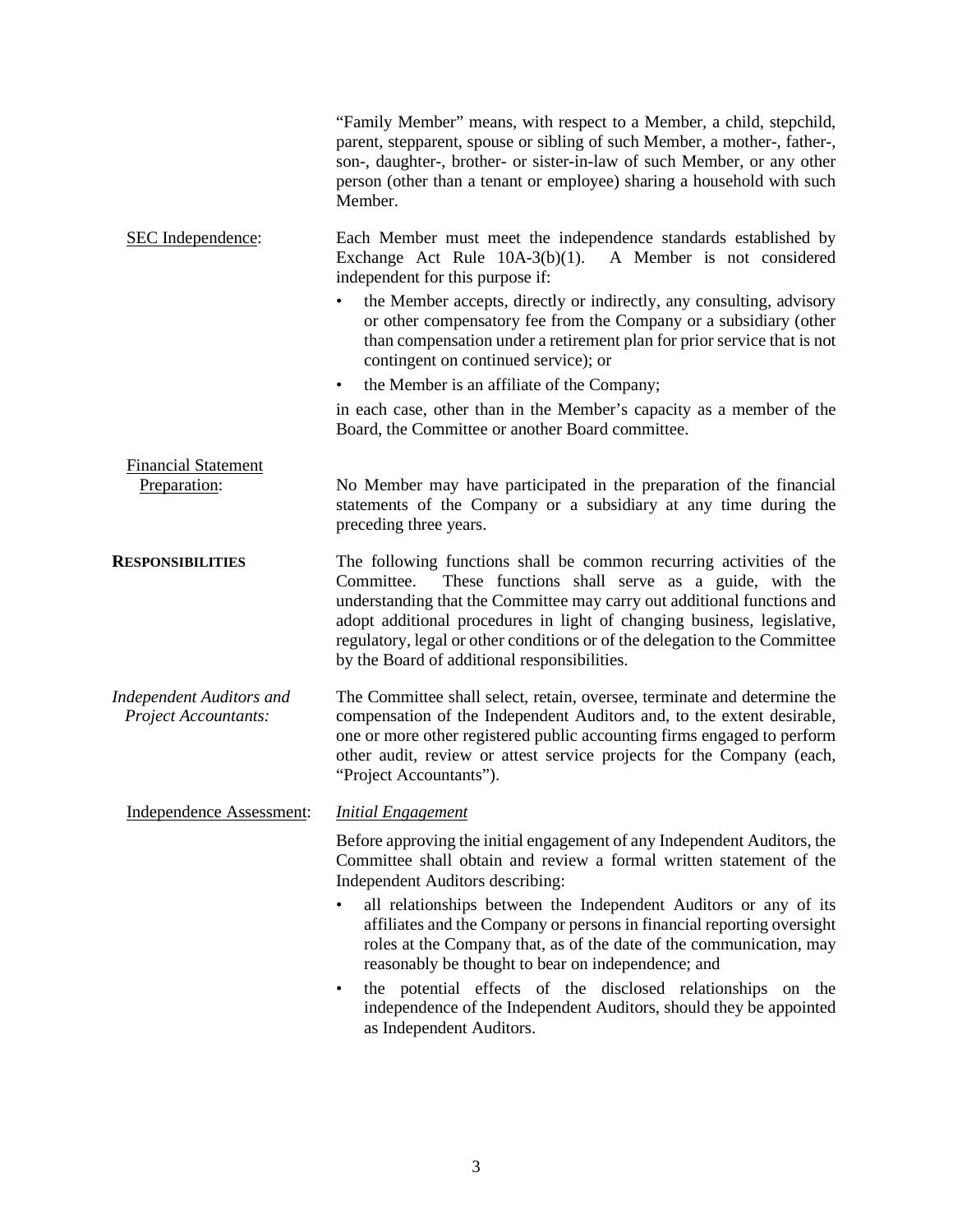## *Annual Review*

The Committee annually shall:

- request that the Independent Auditors provide the Committee with the written disclosures and letter required by the applicable rules of the PCAOB regarding the Independent Auditors' communications with the Committee concerning auditor independence;
- require that the formal written statement of the Independent Auditors describe all relationships between the Independent Auditors or any of its affiliates and the Company or persons in financial reporting oversight roles at the Company that might reasonably be thought to bear on the independence of the Independent Auditors;
- discuss with the Independent Auditors the potential effects of any disclosed relationships or services on the objectivity and independence of the independent auditor;
- require that the Independent Auditors provide to the Committee written affirmation that the Independent Auditors are, as of the date of the affirmation, independent in compliance with PCAOB Rule 3520;
- based on such disclosures, statements, discussions and affirmations (and such other matters as the Committee deems relevant), take, or recommend that the Board take, appropriate action in response to the Independent Auditors' report to satisfy itself of the Independent Auditors' independence; and
- consider whether, in order to assure continuing auditor independence, there should be regular rotation of the audit firm.

Oversight: The Committee shall oversee the work of the Independent Auditors and the Project Accountants, including resolving disagreements between management and the Independent Auditors regarding financial reporting, and instruct the Independent Auditors to report directly to the Committee.

Performance Evaluation: The Committee shall evaluate the qualifications, performance and independence of the Independent Auditors, and present its conclusions with respect thereto to the Board. The Committee shall seek the opinions of management and internal auditors, if any, in evaluating the performance of the Independent Auditors. In evaluating the Independent Auditors, the Committee shall annually take the following actions:

- obtain and review a report or reports from the Independent Auditors describing:
	- <sup>o</sup> the Independent Auditors' internal quality-control procedures;
	- <sup>o</sup> any material issues raised by the most recent internal qualitycontrol review or peer review of the Independent Auditors or by any inquiry or investigation by government or professional authorities, within the preceding five years, regarding one or more independent audits carried out by the Independent Auditors, and any steps taken to address any such issues; and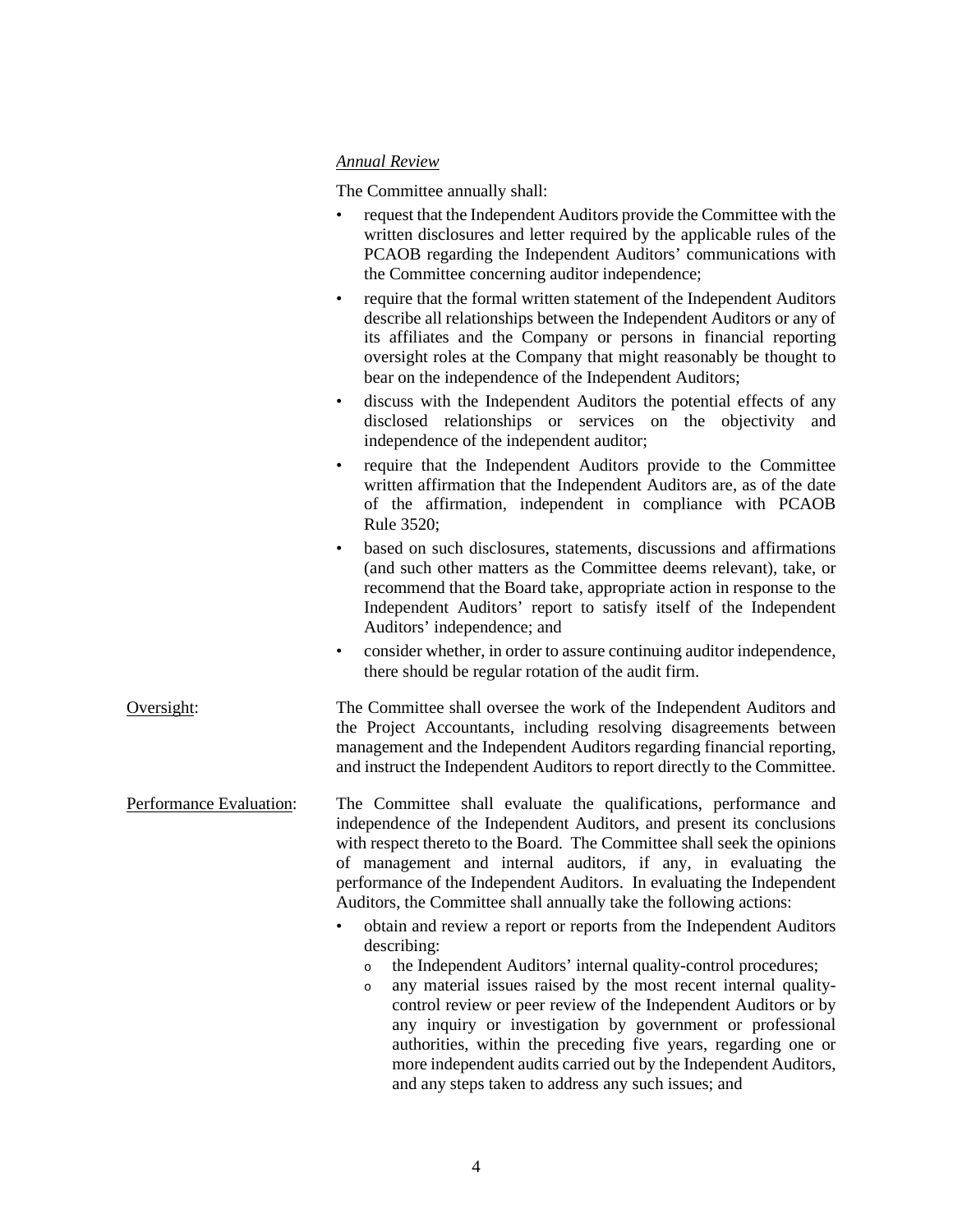|                               | all relationships between the Independent Auditors and the<br>$\circ$<br>Company; and                                                                                                                                                                                                                                                                                                                                                                                                                                                                                                                                    |
|-------------------------------|--------------------------------------------------------------------------------------------------------------------------------------------------------------------------------------------------------------------------------------------------------------------------------------------------------------------------------------------------------------------------------------------------------------------------------------------------------------------------------------------------------------------------------------------------------------------------------------------------------------------------|
|                               | review and evaluate the performance of the Independent Auditors and<br>٠<br>the lead audit partner (and other members of the Independent<br>Auditors' audit staff).                                                                                                                                                                                                                                                                                                                                                                                                                                                      |
| Approval:                     | The Committee shall:<br>annually review and approve the scope, budget and staffing of the<br>٠<br>audit plan with the Independent Auditors and the Executives who are<br>responsible for preparing the Company's financial statements;<br>establish and periodically review policies and procedures for the pre-<br>٠<br>approval of permitted non-audit services; and<br>pre-approve all audit services (which may include providing comfort<br>٠<br>letters in connection with securities underwritings) and permitted<br>non-audit services to be provided by the Independent Auditors or the<br>Project Accountants. |
|                               | The Chair shall have the authority, on behalf of the Committee, to amend<br>or modify the scope and nature of, and fees associated with, permitted<br>non-audit services and fees that were previously approved by the<br>Committee. The Chair shall report any such amendments or modifications<br>to the Committee at the following Committee meeting.                                                                                                                                                                                                                                                                 |
| <b>Rotation Confirmation:</b> | The Committee shall annually assure the regular rotation of the lead and<br>concurring audit partners of the Independent Auditors, as required under<br>the Exchange Act and SEC Regulation S-X.                                                                                                                                                                                                                                                                                                                                                                                                                         |
| <b>Hiring Policy:</b>         | The Committee shall recommend to the Board policies with respect to the<br>potential hiring of current or former employees of the Independent<br>Auditors.                                                                                                                                                                                                                                                                                                                                                                                                                                                               |
| <b>Audited Annual</b>         |                                                                                                                                                                                                                                                                                                                                                                                                                                                                                                                                                                                                                          |
| <b>Financial Statements:</b>  | Prior to the filing of the Company's Annual Report on Form 10-K for a<br>fiscal year, the Committee shall review and discuss with the Independent<br>Auditors and management responsible for preparing the Company's<br>financial statements the Company's audited annual financial statements<br>for such fiscal year.                                                                                                                                                                                                                                                                                                  |
| Review:                       | The Committee's review of the audited annual financial statements shall<br>include consideration and review of:                                                                                                                                                                                                                                                                                                                                                                                                                                                                                                          |
|                               | critical accounting policies and practices used or to be used by the<br>٠<br>Company;                                                                                                                                                                                                                                                                                                                                                                                                                                                                                                                                    |
|                               | material alternative treatments of financial information within GAAP,<br>٠<br>including the ramifications of using such alternative treatments, and<br>the treatment recommended by the Independent Auditors;                                                                                                                                                                                                                                                                                                                                                                                                            |
|                               | proposed disclosures under "Management's Discussion and Analysis<br>٠<br>of Financial Condition and Results of Operations" in the Annual<br>Report on Form 10-K;                                                                                                                                                                                                                                                                                                                                                                                                                                                         |
|                               | significant financial reporting issues that have arisen in connection<br>٠<br>with the preparation of the financial statements;                                                                                                                                                                                                                                                                                                                                                                                                                                                                                          |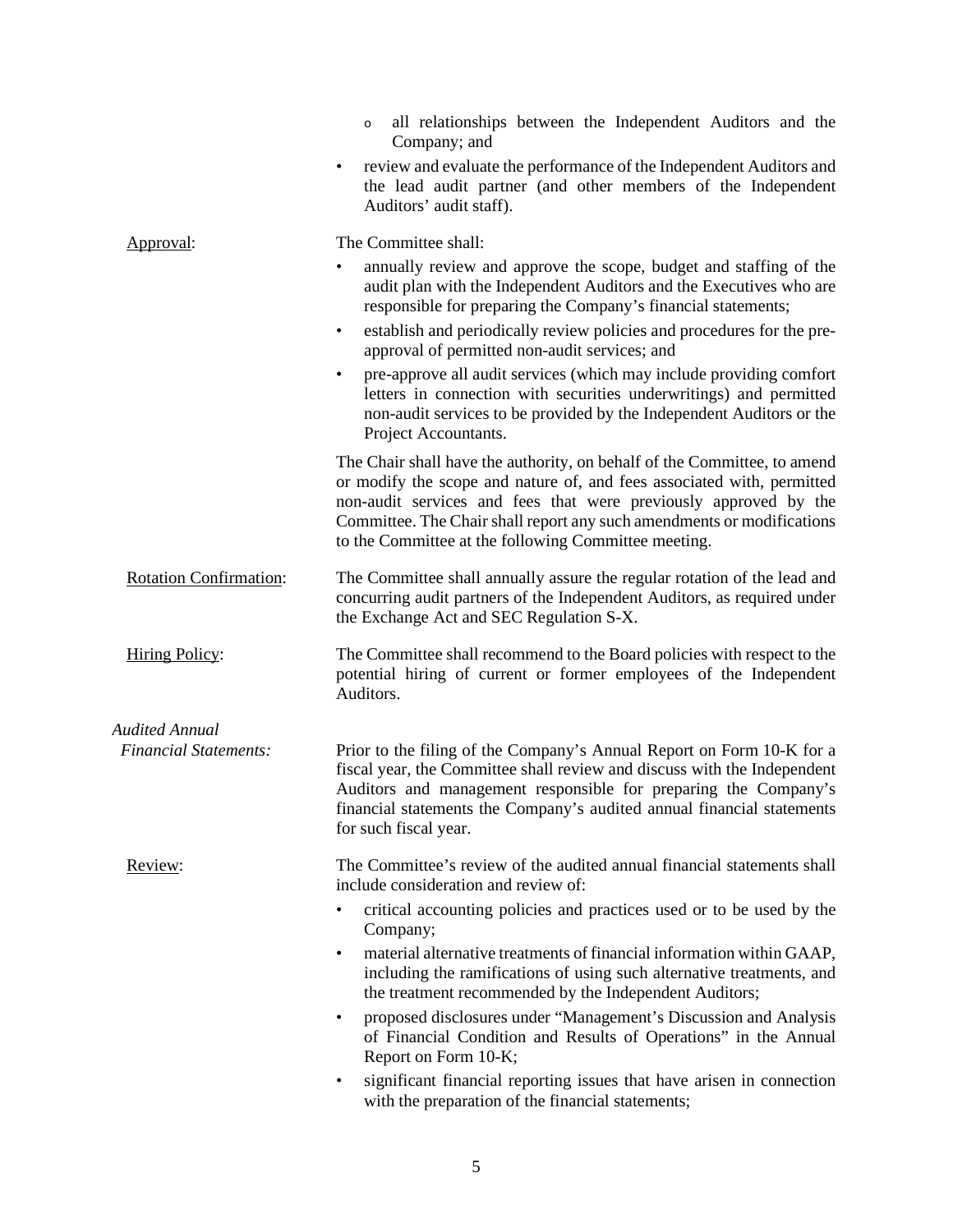- material written communications between the Independent Auditors and management;
- analyses prepared by management or the Independent Auditors setting forth significant financial reporting issues and judgments made in connection with the preparation of the financial statements and the reasonableness of those judgments, including:
	- o analyses of the effects of alternative GAAP methods, including the treatment recommended by the Independent Auditors, on the financial statements; and
	- o in the discretion of the Committee, other material written communications between the Independent Auditors and management, such as any management letter or schedule of unadjusted differences;
- judgments of management and the Independent Auditors regarding the quality of accounting principles;
- major issues as to the adequacy of the Company's internal control over financial reporting and any specific remedial actions adopted in light of significant deficiencies or material weaknesses, including:
	- o discussion with management and the internal auditors, if any, of (a) management's process for assessing the effectiveness of internal control over financial reporting, (b) changes in internal control over financial reporting that have affected or are reasonably likely to affect the Company's internal control over financial reporting, and (c) other changes in internal control over financial reporting that were considered for disclosure in the Annual Report on Form 10-K; and
	- o discussion with the chief executive officer and the chief financial officer of (a) any significant deficiencies and material weaknesses in the design or operation of internal control over financial reporting that are reasonably likely to adversely affect the Company's ability to record, process, summarize and report financial information in Exchange Act reports within the required time periods and (b) any fraud involving management or other employees who have a significant role in the Company's internal control over financial reporting;
- major issues regarding accounting principles and procedures and financial statement presentation, including any significant changes in the Company's selection or application of accounting principles;
- effects of regulatory and accounting initiatives, as well as off-balance sheet transactions and structures, on the financial statements; and
- the completeness and clarity of the financial statement disclosures.

The Committee's review may also include:

- accounting adjustments that were noted or proposed by the Independent Auditors but were "passed" (as immaterial or otherwise);
- communications between the Independent Auditors' audit team and national office regarding auditing or accounting issues presented by the engagement; and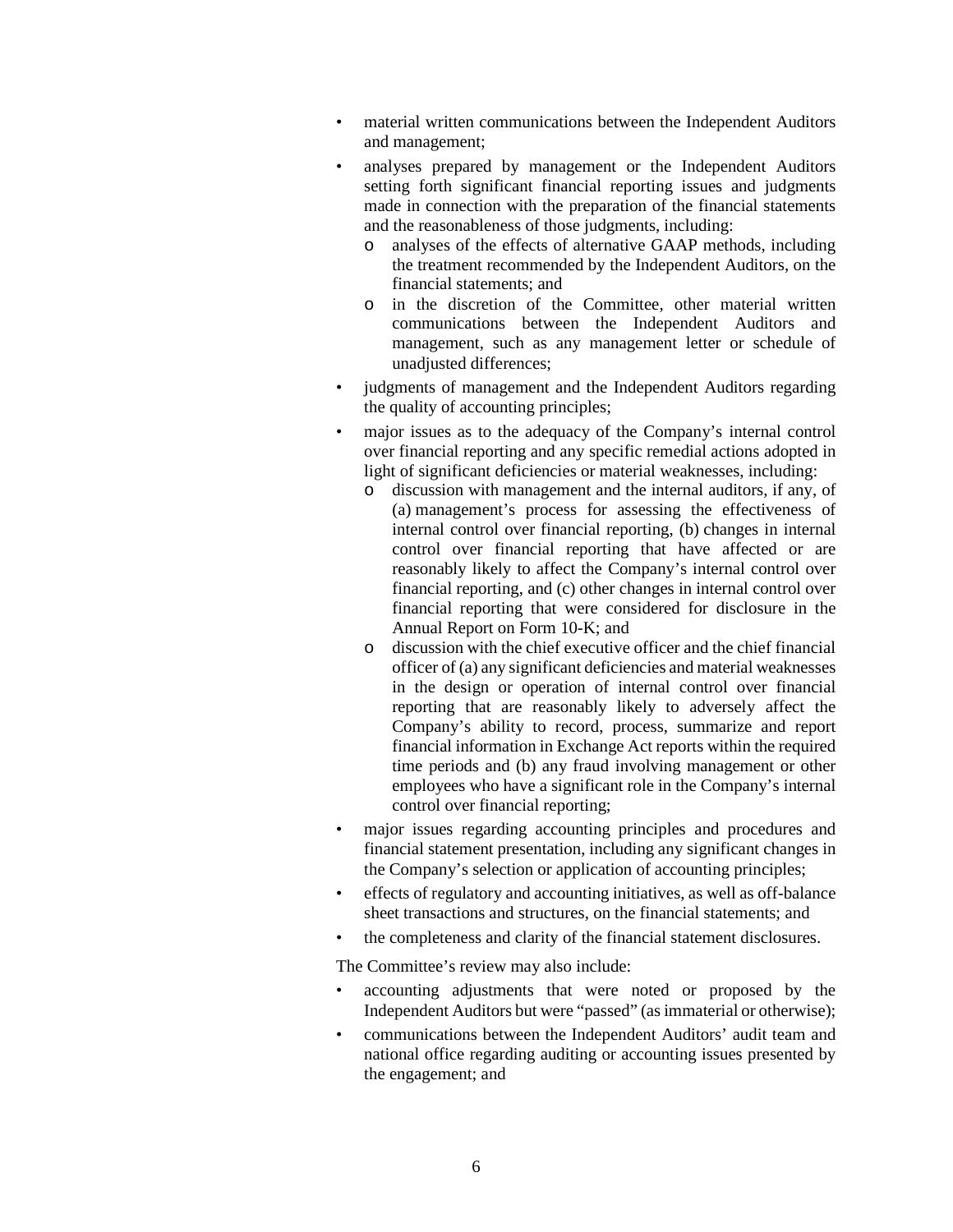|                                                            | management or internal control letters issued, or proposed to be<br>issued, by the Independent Auditors.                                                                                                                                                                                                                                                                                                                                                                                              |
|------------------------------------------------------------|-------------------------------------------------------------------------------------------------------------------------------------------------------------------------------------------------------------------------------------------------------------------------------------------------------------------------------------------------------------------------------------------------------------------------------------------------------------------------------------------------------|
| Discussions:                                               | The Committee shall review and discuss with the Independent Auditors:<br>outside of the presence of management, how the Independent<br>Auditors plan to handle the responsibilities under the Private<br>Securities Litigation Reform Act of 1995 and request assurance from<br>the Independent Auditors that Section 10A(b) of the Exchange Act<br>has not been implicated;                                                                                                                          |
|                                                            | outside of the presence of management, any audit problems or<br>$\bullet$<br>difficulties and management's response thereto, including (a) any<br>difficulties encountered by the Independent Auditors in the course of<br>performing their audit work, including any restrictions on the scope<br>of their activities or their access to information, and (b) any<br>significant disagreements with management;<br>matters brought to the attention of the Committee by the Independent<br>$\bullet$ |
|                                                            | Auditors pursuant to PCAOB Auditing Standard No. 16,<br>Communications with Committees; and                                                                                                                                                                                                                                                                                                                                                                                                           |
|                                                            | the report required to be delivered by the Independent Auditors<br>$\bullet$<br>pursuant to Section 10A(k) of the Exchange Act.                                                                                                                                                                                                                                                                                                                                                                       |
| Recommendation to Board:                                   | Based on the Committee's review of the audited annual financial<br>statements and its related discussions with management and with the<br>Independent Auditors, the Committee shall make a recommendation to<br>the Board as to whether the audited annual financial statements should be<br>included in the Annual Report on Form 10-K.                                                                                                                                                              |
| Committee Report:                                          | The Committee shall annually prepare a report in the form required by<br>Item 407(d) of SEC Regulation S-K and approve the report for inclusion<br>in the Company's proxy statement.                                                                                                                                                                                                                                                                                                                  |
| <b>Unaudited Quarterly</b><br><b>Financial Statements:</b> | Prior to the Company's filing of a Quarterly Report on Form 10-Q, the<br>Committee shall discuss with management and the Independent Auditors:<br>the Company's quarterly financial statements and related disclosures<br>$\bullet$<br>under "Management's Discussion and Analysis of Financial<br>Condition and Results of Operations" in the Quarterly Report on<br>Form 10-Q;                                                                                                                      |
|                                                            | issues identified by the Independent Auditors pursuant to PCAOB<br>$\bullet$<br>AU Section 722, Interim Financial Information;                                                                                                                                                                                                                                                                                                                                                                        |
|                                                            | significant financial reporting issues arising in connection with the<br>$\bullet$<br>preparation of the quarterly financial statements; and                                                                                                                                                                                                                                                                                                                                                          |
|                                                            | management's process for performing quarterly certifications under<br>٠<br>Section 302 of the Sarbanes-Oxley Act, including the evaluation of<br>the effectiveness of disclosure controls by the chief executive officer<br>and the chief financial officer.                                                                                                                                                                                                                                          |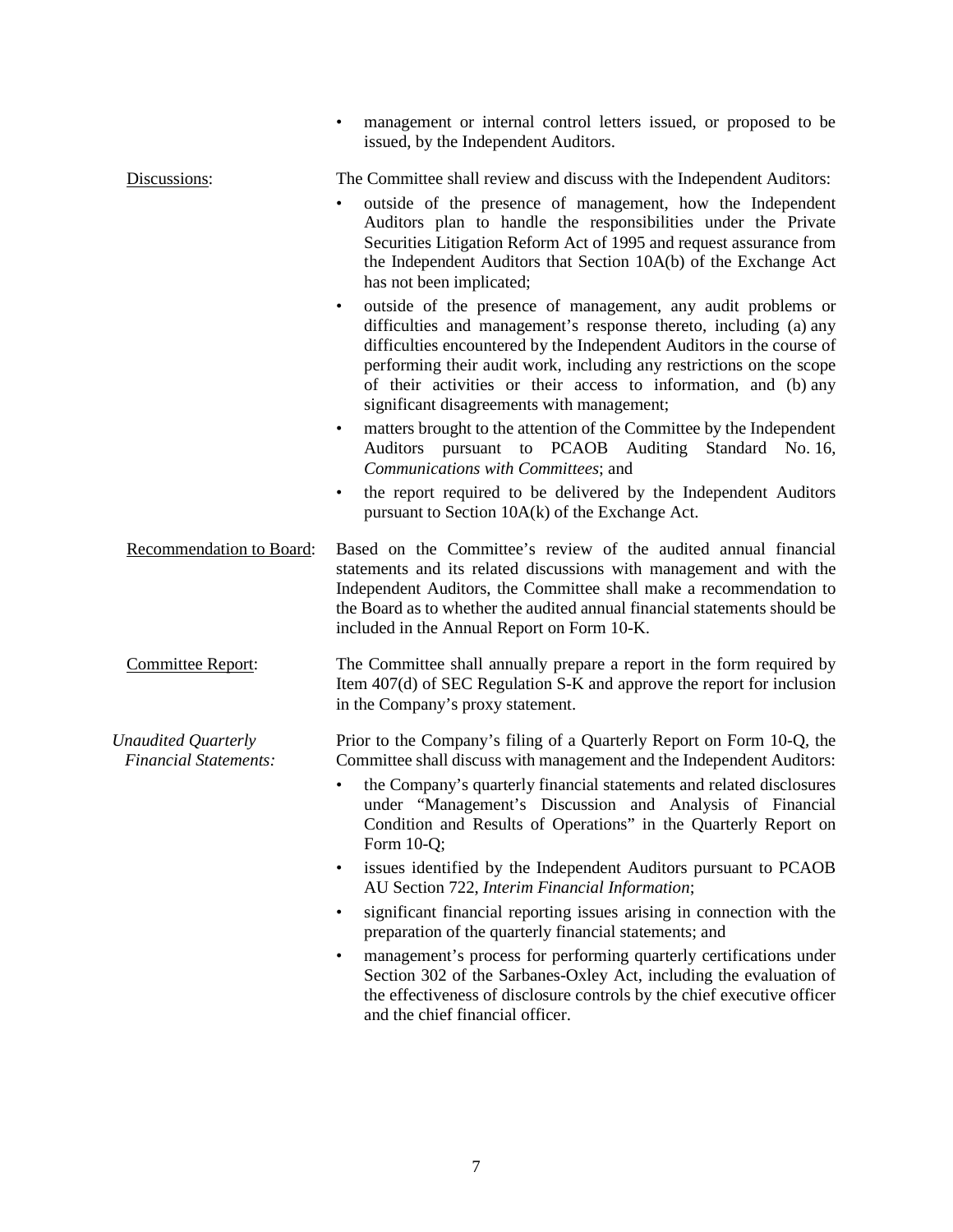| <b>Earnings Releases:</b>    | The Committee shall review and discuss (a) the Company's proposed<br>earnings press releases and (b) financial information and guidance<br>proposed to be provided to analysts, including, in general, the types of<br>information to be disclosed and the types of presentations to be made.                                                                                                                                                                                                                                                                                                                                                                                          |
|------------------------------|----------------------------------------------------------------------------------------------------------------------------------------------------------------------------------------------------------------------------------------------------------------------------------------------------------------------------------------------------------------------------------------------------------------------------------------------------------------------------------------------------------------------------------------------------------------------------------------------------------------------------------------------------------------------------------------|
| Risk Management:             | The Committee shall review and discuss with management the guidelines<br>and policies that govern the process by which management assesses and<br>manages the Company's exposures to risk, including the Company's<br>major financial risk exposures, and the steps management has taken to<br>monitor and control such exposures.                                                                                                                                                                                                                                                                                                                                                     |
| <b>Complaint Procedures:</b> | The Committee shall establish, oversee and periodically review the<br>Company's procedures for:                                                                                                                                                                                                                                                                                                                                                                                                                                                                                                                                                                                        |
|                              | the receipt, retention and treatment of complaints received by the<br>$\bullet$<br>Company regarding accounting, internal accounting controls or<br>auditing matters; and                                                                                                                                                                                                                                                                                                                                                                                                                                                                                                              |
|                              | the confidential, anonymous submission by employees of concerns<br>$\bullet$<br>regarding accounting or auditing matters.                                                                                                                                                                                                                                                                                                                                                                                                                                                                                                                                                              |
| Legal and Regulatory         | The Committee shall:                                                                                                                                                                                                                                                                                                                                                                                                                                                                                                                                                                                                                                                                   |
| Compliance:                  | periodically discuss with management, legal counsel and the<br>٠<br>Independent Auditors, and review with the Board, the legal and<br>regulatory requirements applicable to the Company and its<br>subsidiaries, and the Company's compliance with such requirements;<br>and                                                                                                                                                                                                                                                                                                                                                                                                           |
|                              | if the Committee determines it to be appropriate, recommend to the<br>$\bullet$<br>Board changes or updates to the Company's policies and procedures<br>regarding compliance with applicable laws and regulations.                                                                                                                                                                                                                                                                                                                                                                                                                                                                     |
|                              | The Committee shall periodically discuss with management legal matters<br>(including pending or threatened litigation) that may have a material<br>effect on the Company's financial statements or compliance policies and<br>procedures. Management shall deliver to the Members copies of any<br>attorneys' reports of evidence of a material violation of securities laws or<br>breach of fiduciary duty by the Company.                                                                                                                                                                                                                                                            |
| Policies:                    | The Committee shall perform such additional responsibilities as are<br>delegated to the Committee in any of the Company's written policies,<br>codes and guidelines that are approved by the Board from time to time.                                                                                                                                                                                                                                                                                                                                                                                                                                                                  |
| <b>ADMINISTRATION</b>        |                                                                                                                                                                                                                                                                                                                                                                                                                                                                                                                                                                                                                                                                                        |
| Meetings:                    | The Committee shall meet as often as it determines is appropriate to carry<br>out its responsibilities under this Charter, but not less than four times a<br>year. Such meetings may be in person or by telephone conference or other<br>communications equipment by means of which all persons participating<br>in the meeting can hear each other. A majority of the Members shall<br>constitute a quorum for purposes of holding a meeting, and the Committee<br>may act by a vote of a majority of the Members present at such meeting.<br>In lieu of a meeting, the Committee may act by unanimous written<br>consent. The Chair of the Committee, in consultation with the other |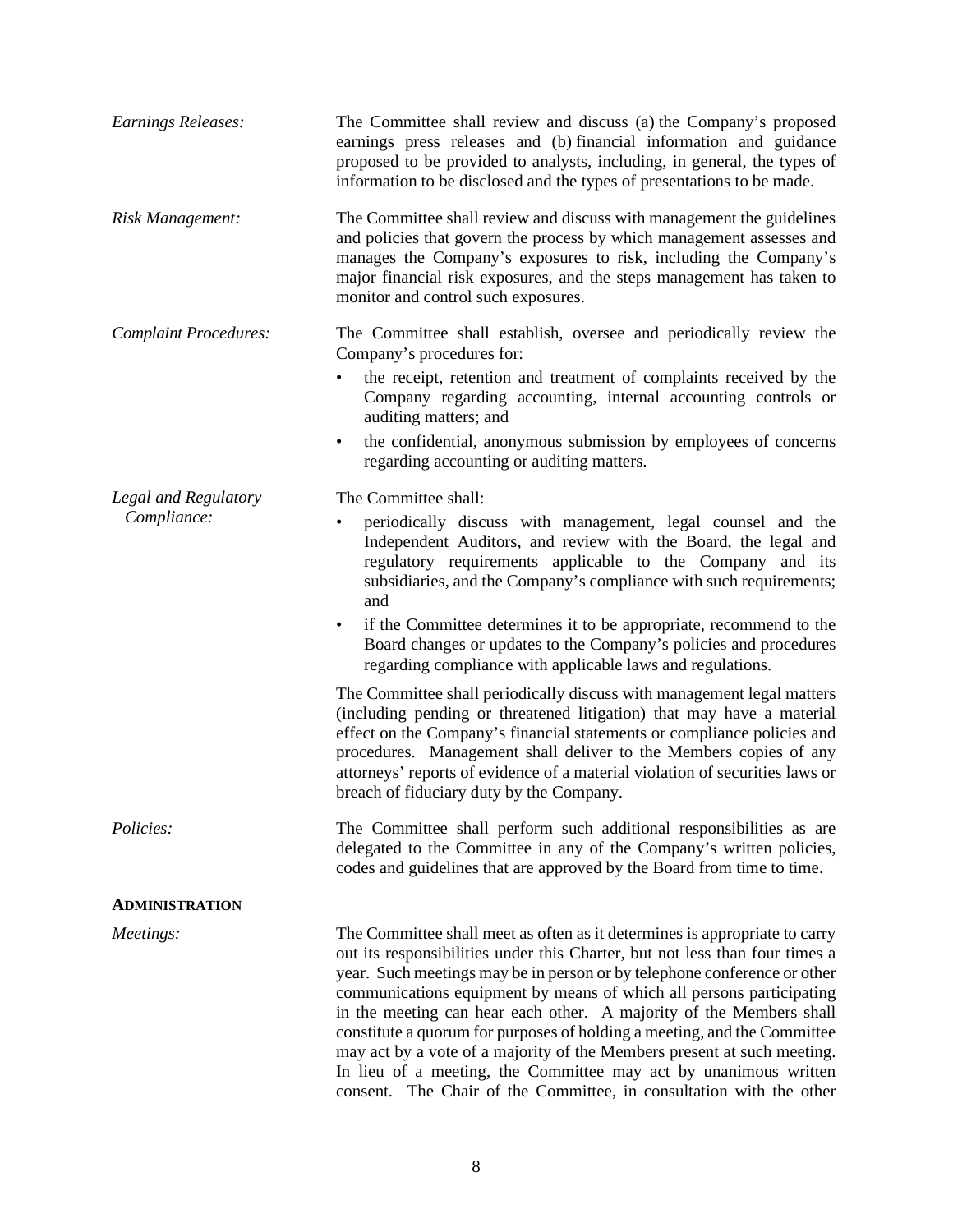|                                     | Members, may determine the frequency and length of Committee<br>meetings and may set meeting agendas consistent with this Charter. The<br>Chair shall ascertain that written minutes of each Committee meeting are<br>kept.                                                                                                                                                                                                                                                                                                             |
|-------------------------------------|-----------------------------------------------------------------------------------------------------------------------------------------------------------------------------------------------------------------------------------------------------------------------------------------------------------------------------------------------------------------------------------------------------------------------------------------------------------------------------------------------------------------------------------------|
|                                     | Any director of the Company who is not a Member may attend<br>meetings of the Committee, <i>provided</i> that any such director may not vote<br>on any matter coming before the Committee for a vote. The<br>Committee also may invite to its meetings any member of management<br>of the Company and such other persons as it deems appropriate in order<br>to carry out its responsibilities. The Committee may meet in executive<br>session, as the Committee deems necessary or appropriate.                                        |
| <b>Board Reports:</b>               | The Committee shall report regularly to the Board on the Committee's<br>discussions and actions, including issues with respect to the quality or<br>integrity of financial statements, compliance with legal or regulatory<br>requirements, the performance and independence of the Independent<br>Auditors, performance of the internal audit function, other significant<br>issues arising at Committee meetings, and any other matters that the<br>Committee deems appropriate or is requested to review for the Board's<br>benefit. |
| Subcommittees:                      | In fulfilling its responsibilities, the Committee shall be entitled to<br>establish and delegate authority to one or more subcommittees comprised<br>of one or more Members and, to the extent not expressly reserved to the<br>Committee by the Board or by applicable law, rule or regulation, to any<br>other committee of directors of the Company appointed by it, which may<br>or may not be composed of Members.                                                                                                                 |
| Compensation:                       | A Member may receive additional fees as compensation for the time and<br>effort expended to fulfill Committee duties. A Member may not receive<br>from the Company, directly or indirectly, any consulting, advisory or<br>other compensatory fee, other than in the Member's capacity as a member<br>of the Board, the Committee or another Board committee.                                                                                                                                                                           |
| Annual Reviews:                     |                                                                                                                                                                                                                                                                                                                                                                                                                                                                                                                                         |
| Performance:                        | The Committee shall, in coordination with the Governance and<br>Nominating Committee, conduct an annual evaluation of the Committee's<br>performance and report to the Board on the results of such evaluation.                                                                                                                                                                                                                                                                                                                         |
| Charter:                            | The Committee shall annually review and reassess the adequacy of this<br>Charter and submit any proposed changes to the Board for approval.                                                                                                                                                                                                                                                                                                                                                                                             |
| <b>Conflict of Interest Policy:</b> | The Committee shall annually review and reassess the adequacy of the<br>Company's Conflict of Interest Policy and submit any proposed changes<br>to the Board for approval.                                                                                                                                                                                                                                                                                                                                                             |